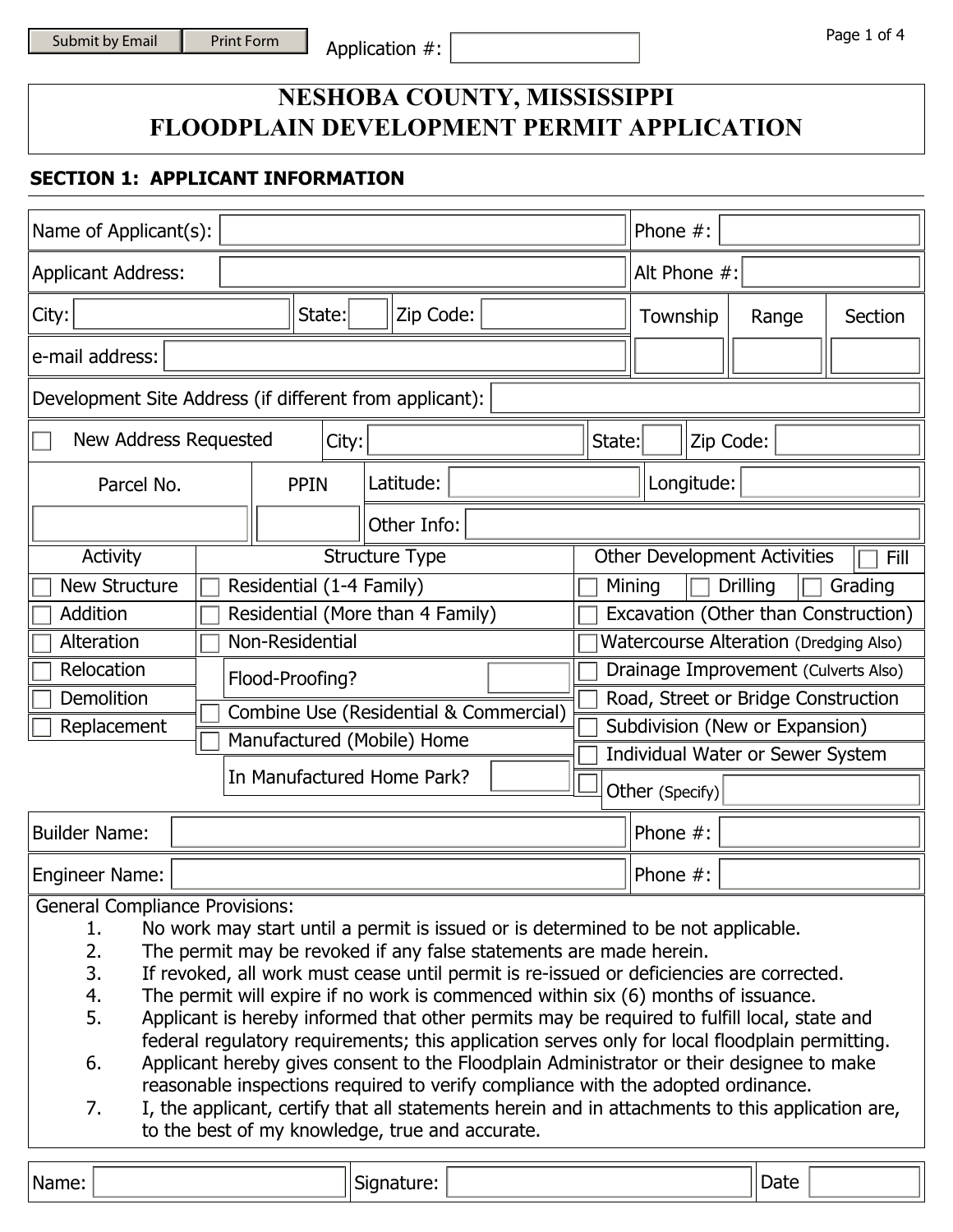## **SECTION 2: FLOODPLAIN DETERMINATION**

The proposed development is located on FIRM Panel No. which is dated:

## The Proposed Development:

|                                            | Is NOT located in a Special Flood Hazard Area. The application review is complete and No<br>Floodplain Development Permit is Required. |                  |             |  |  |  |
|--------------------------------------------|----------------------------------------------------------------------------------------------------------------------------------------|------------------|-------------|--|--|--|
|                                            | IS located in a Special Flood Hazard Area.<br>$ FIRM$ zone designation is: $ $                                                         |                  |             |  |  |  |
|                                            | 100-Year flood elevation at the site is:                                                                                               | Feet. NGVD (MSL) | Unavailable |  |  |  |
| See Section 3 for additional instructions. |                                                                                                                                        |                  |             |  |  |  |

Name: | Name: | Signature: <u>| Signature: | Signature: | Signature: | Signature: | Signature: | Signature: | Signature: | Signature: | Signature: | Signature: | Signature: | Signature: | Signature: | Signature: | Signature:</u>

 $\Gamma$ 

# **SECTION 3: ADDITIONAL INFORMATION REQUIRED FOR PERMIT ISSUANCE**

The applicant must submit the documents below before the application can be processed:

| $\Box$ | Elevation in relation to mean sea level of the proposed lowest floor (including basement) of all<br>buildings. If base flood elevation (BFE) of the site is unavailable on FIRMS or DFIRMS, obtained and<br>certified by a registered professional engineer at the sole cost of applicant.                                                                                |  |  |  |  |  |  |
|--------|---------------------------------------------------------------------------------------------------------------------------------------------------------------------------------------------------------------------------------------------------------------------------------------------------------------------------------------------------------------------------|--|--|--|--|--|--|
| $\Box$ | Elevation in relation to mean sea level to which any non-residential building will be flood-proofed.<br>If base flood elevation (BFE) of the site is unavailable on FIRMS or DFIRMS, obtained and certified<br>by a registered professional engineer at the sole cost of applicant.                                                                                       |  |  |  |  |  |  |
|        | Certificate from a registered professional engineer or architect that the non-residential flood-<br>proofed building will meet the floodproofing criteria in Article 5, Section B (2) and Section D (2).                                                                                                                                                                  |  |  |  |  |  |  |
|        | Description of the extent to which any watercourse will be altered or relocated as a result of the<br>proposed development, including plans showing watercourse relocation and/or landform alterations.                                                                                                                                                                   |  |  |  |  |  |  |
|        | A site plan showing the location of all existing structures, water bodies, adjacent roads, lot<br>dimensions and proposed development.                                                                                                                                                                                                                                    |  |  |  |  |  |  |
|        | Development plans, drawn to scale, and specifications, including where applicable details for<br>anchoring structures, proposed elevation of lowest floor (including basement), types of water<br>resistant materials used below the first floor, details of floodproofing of utilities located below the<br>first floor and details of enclosures below the first floor. |  |  |  |  |  |  |
|        | Subdivision or other development plans. If the development exceeds 50 lots or five (5) acres,<br>whichever is lesser, the applicant must provide 100-year flood elevations.                                                                                                                                                                                               |  |  |  |  |  |  |
|        | Top of new fill elevation<br>Feet NGVD (MSL).                                                                                                                                                                                                                                                                                                                             |  |  |  |  |  |  |
|        | Other:                                                                                                                                                                                                                                                                                                                                                                    |  |  |  |  |  |  |
|        |                                                                                                                                                                                                                                                                                                                                                                           |  |  |  |  |  |  |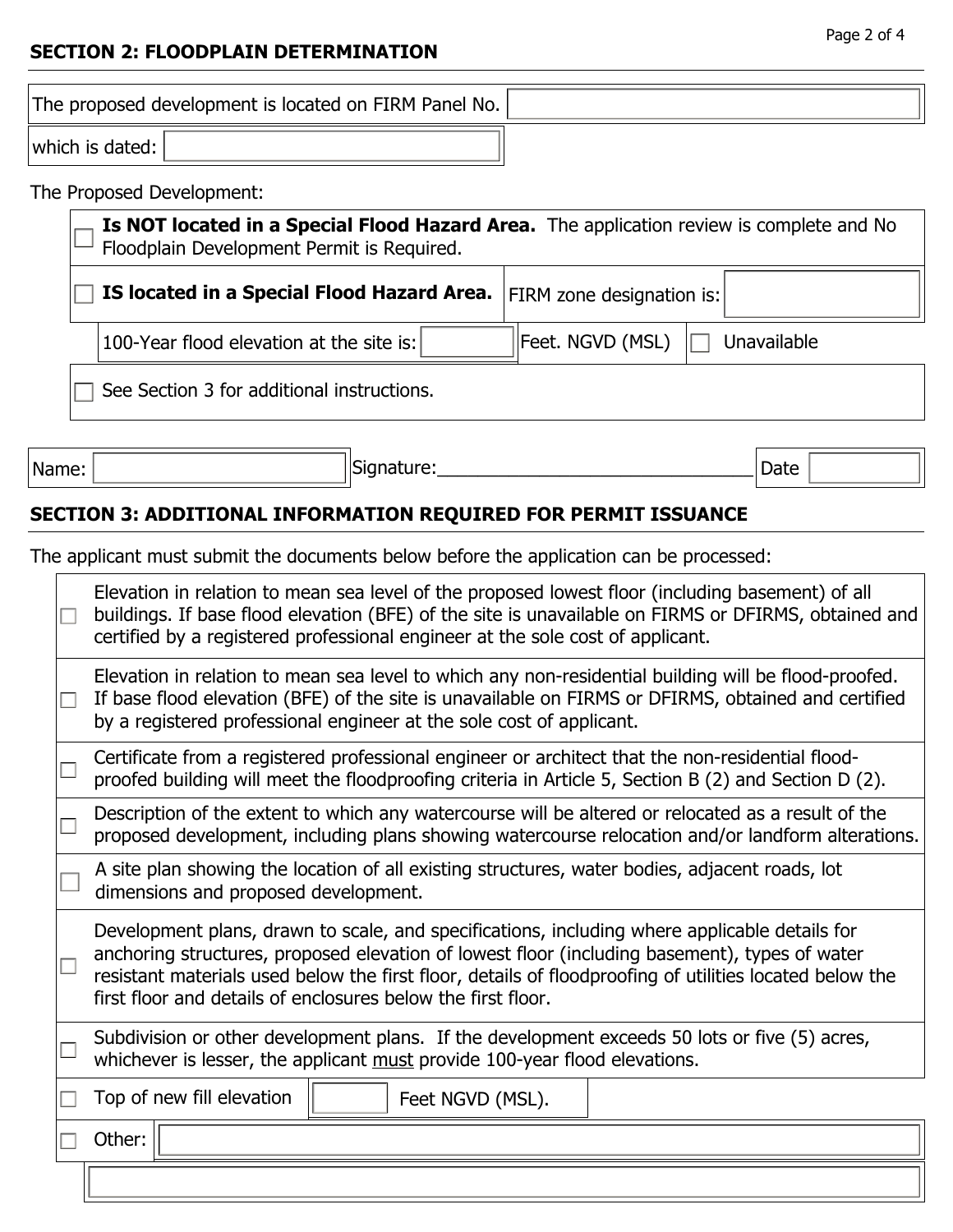|                | Page 3 of 4 |
|----------------|-------------|
| Application #: |             |
|                |             |

# **NESHOBA COUNTY, MISSISSIPPI FLOODPLAIN DEVELOPMENT PERMIT**

#### **SECTION 4: FLOODPLAIN DEVELOPMENT DETERMINATION**

I have determined that the proposed activity :  $\|\cdot\|$  in conformance with the provisions of the

Neshoba County Flood Damage Prevention Ordinance, adopted January 5th, 2009. The floodplain

development permit  $\|\cdot\|$  issued subject to the conditions of the ordinance and conditions attached

to and made part of this permit through the application process.

| 'Name: | $\sim$<br>יי<br>. . | $R_{\rm max}$<br>Date |  |
|--------|---------------------|-----------------------|--|
|        |                     |                       |  |

If the floodplain development permit is not issued above, the applicant may correct the deficiencies noted below and may revise and resubmit the application or may request a hearing from the Board of Appeals.

| $ \mathsf{Defic} \$ |  |
|---------------------|--|
|                     |  |
|                     |  |
|                     |  |

# **SECTION 5: AS-BUILT ELEVATIONS CERTIFICATION**

NCTDUCTION

Upon placement of the lowest floor, or flood-proofing by whatever construction means, the permit holder shall submit to the Floodplain Administrator a certification of the NGVD elevation of the lowest floor or floodproofed elevation, as built, in relation to mean sea level. Said certification shall be prepared by or under the direct supervision of a registered land surveyor or professional engineer and certified by same. (Attach certification to this application/permit.)

#### **NOTE: Any work undertaken prior to submission of the certification shall be at the permit holder's risk.**

| <b>CONSTRUCTION</b>                                                                |      |                 |
|------------------------------------------------------------------------------------|------|-----------------|
| Actual (As-Built) Elevation of the top of the lowest floor, including basement, is |      | Ft. NGVD (MSL). |
| FLOOD-PROOFING                                                                     |      |                 |
| Actual (As-Built) Elevation of floodproofing protection is<br>Ft. NGVD (MSL).      |      |                 |
|                                                                                    |      |                 |
| Signature:<br>Name:                                                                | Date |                 |